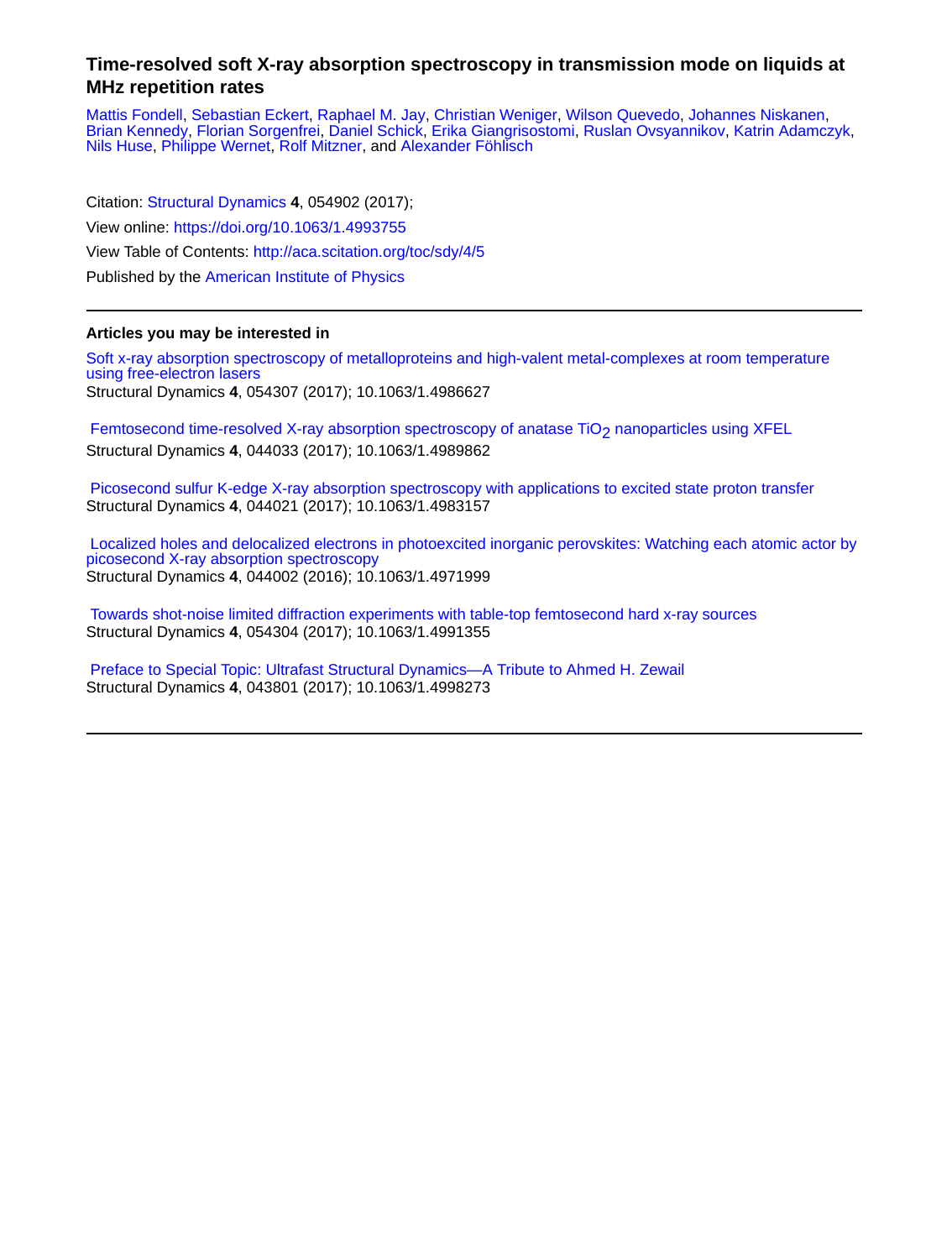

# [Time-resolved soft X-ray absorption spectroscopy in](http://dx.doi.org/10.1063/1.4993755) [transmission mode on liquids at MHz repetition rates](http://dx.doi.org/10.1063/1.4993755)

Mattis Fondell,<sup>1,a)</sup> Sebastian Eckert,<sup>2,b)</sup> Raphael M. Jay,<sup>2</sup> Christian Weniger,<sup>1</sup> Wilson Quevedo,<sup>1</sup> Johannes Niskanen,<sup>1</sup> Brian Kennedy,<sup>1</sup> Florian Sorgenfrei,<sup>2</sup> Daniel Schick,<sup>1</sup> Erika Giangrisostomi,<sup>1</sup> Ruslan Ovsyannikov,<sup>1</sup> Katrin Adamczyk,<sup>3</sup> Nils Huse,<sup>3</sup> Philippe Wernet,<sup>1</sup> Rolf Mitzner,<sup>1</sup> and Alexander Föhlisch<sup>1,2</sup> <sup>1</sup>Institute for Methods and Instrumentation for Synchrotron Radiation Research, Helmholtz-

Zentrum Berlin für Materialien und Energie, Albert-Einstein-Str. 15, 12489 Berlin, Germany  $^{2}$ Institut für Physik und Astronomie, Universität Potsdam, Karl-Liebknecht-Strasse 24-25, 14476 Potsdam, Germany

 $3$ Department of Physics, University of Hamburg and Center for Free-Electron Laser Science, Luruper Chaussee 149, 22761 Hamburg, Germany

(Received 30 June 2017; accepted 7 August 2017; published online 14 August 2017)

We present a setup combining a liquid flatjet sample delivery and a MHz laser system for time-resolved soft X-ray absorption measurements of liquid samples at the high brilliance undulator beamline UE52-SGM at Bessy II yielding unprecedented statistics in this spectral range. We demonstrate that the efficient detection of transient absorption changes in transmission mode enables the identification of photoexcited species in dilute samples. With iron(II)-trisbipyridine in aqueous solution as a benchmark system, we present absorption measurements at various edges in the soft X-ray regime. In combination with the wavelength tunability of the laser system, the set-up opens up opportunities to study the photochemistry of many systems at low concentrations, relevant to materials sciences, chemistry, and biology.  $\odot$  2017 Author(s). All article content, except where otherwise noted, is licensed under a Creative Commons Attribution (CC BY) license ([http://creativecommons.org/licenses/by/4.0/\)](http://creativecommons.org/licenses/by/4.0/). [http://dx.doi.org/10.1063/1.4993755]

#### I. INTRODUCTION

Near edge X-ray absorption fine structure (NEXAFS) spectroscopy in the soft X-ray regime has for many years been a well-established probe for the local electronic structure in the gas phase, in solution, and in solids.[1](#page-9-0) In recent years, NEXAFS has also been used in pump-probe schemes to detect transient electronic and structural configurations. $2-10$  $2-10$  Direct access to X-ray absorption cross-sections of the investigated sample material is available in a transmission geometry, which is not the case for low yield fluorescence or surface sensitive electron yield detection schemes. While pure thin films of solid samples are regularly used, soft X-ray transmission measurements on solutions have mostly been restricted to cells,  $11-20$  $11-20$  $11-20$  where the sample is confined in a sufficiently small volume, separated from the vacuum by membrane windows. Even time-resolved soft X-ray absorption measurements have been performed in this way at repetition rates in the range of  $1 \text{ kHz}^{13,14,19,21}$  $1 \text{ kHz}^{13,14,19,21}$  $1 \text{ kHz}^{13,14,19,21}$  $1 \text{ kHz}^{13,14,19,21}$  $1 \text{ kHz}^{13,14,19,21}$  However, due to slow sample replacement rates within the interaction zone and the risk of membrane damage upon extensive irradiation, cells are disadvantageous in a laser-pump X-ray-probe scheme at MHz repetition rates. Pump-probe transmission measurements at these high repetition rates are performed in tender and hard X-ray regimes using a single free-flowing liquid jet with thicknesses of tens of  $\mu$ m or



a)Electronic mail: [mattis.fondell@helmholtz-berlin.de](mailto:mattis.fondell@helmholtz-berlin.de)

 $b)$ Electronic mail: [sebeckert@uni-potsdam.de](mailto:sebeckert@uni-potsdam.de)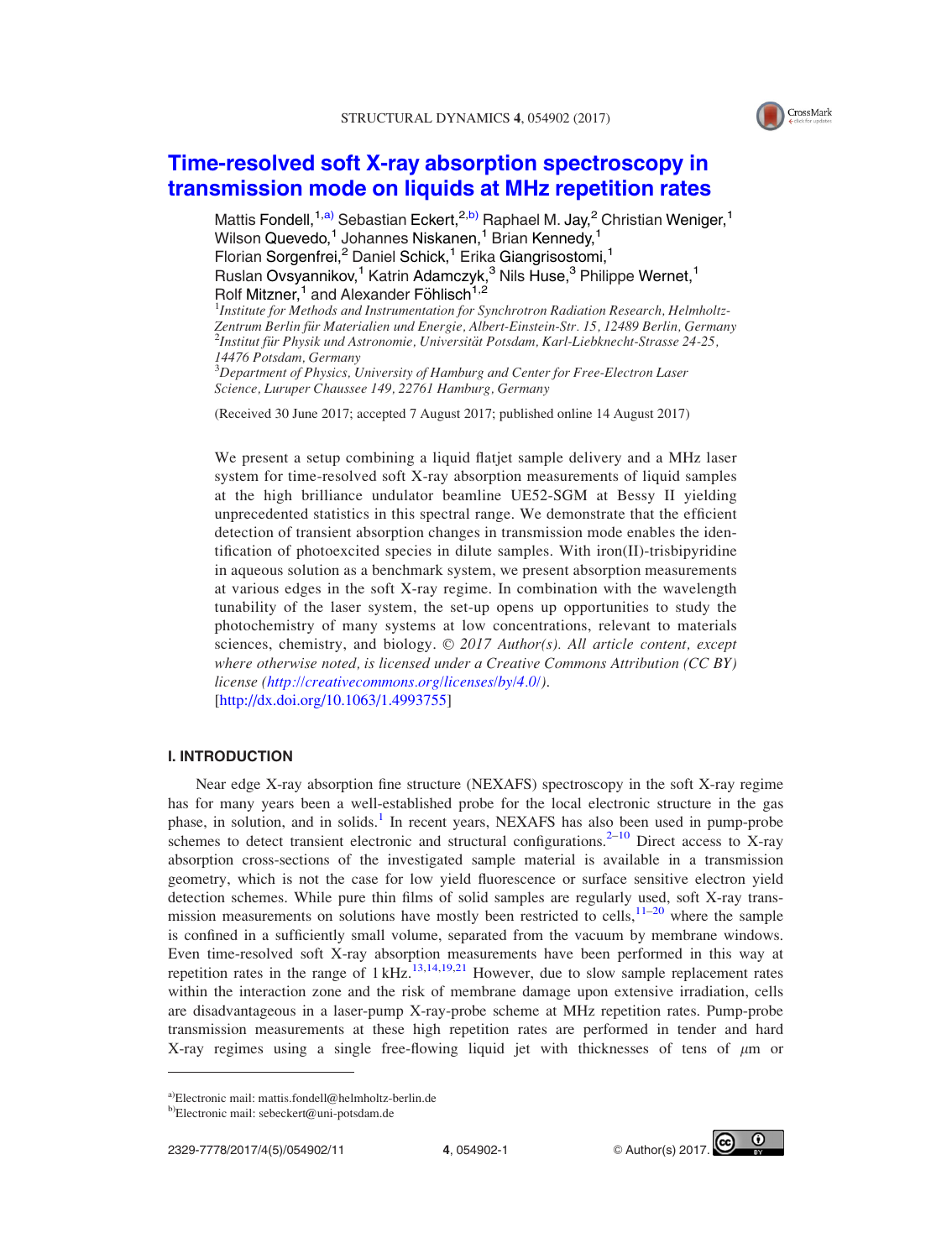<span id="page-2-0"></span>more.<sup>[5,22–31](#page-10-0)</sup> Recent advances in liquid jet technology have enabled the possibility of forming liquid sheets with thicknesses small enough to allow for remaining transmission of incident light in the percentage range at soft X-ray photon energies.<sup>[32](#page-10-0)</sup> It has been shown that the principle of colliding two regular round jets abides the vacuum demands of X-ray spectroscopy methods and provides a complete sample substitution between laser pulses operated at a MHz repetition rate. Therefore, the bunch pattern of modern third generation synchrotrons can be utilized to detect transient changes in the X-ray absorption cross-section of molecules in solution.

In this work, we report on the unique combination of a flatjet sample delivery system with a laser-pump soft X-ray-probe setup yielding high signal-to-noise ratios (S/N) and a temporal resolution on the order of of 50 ps, located at the synchrotron BESSY II (Berlin, Germany). The soft X-ray energy range between 100 and 1000 eV constitutes a very sensitive probe for the local electronic structure of 3d transition metal complexes as well as of organic compounds.[17,33–37](#page-10-0) The presented setup is a versatile tool to study systems relevant in different fields of photochemistry like catalysis,<sup>[38](#page-10-0)</sup> biology<sup>39</sup> and energy.<sup>[40](#page-10-0)</sup> As a case study, we present time-resolved NEXAFS data on iron(II)-trisbipyridine  $[Fe(bpy)_{3}^{2+}]$  in aqueous solution, where the inter-system-crossing processes following a photo-excitation<sup>41,42</sup> have been subject to various studies employing a wide range of spectroscopic methods,  $43,44$  including X-ray absorption measurements at the ligand $45$  and metal center. $46$  The optical absorption of the system's singlet ground state allows for excitations at various wavelengths. As all excitations induced within this study are at least partly of metal-to-ligand charge-transfer (MLCT) character and therefore result in quintet formation within the 50 ps time resolution, the wavelength tunability of the laser system can be demonstrated. The results of our measurements highlight the excellent S/N achievable with the presented setup, thereby giving leeway to study the photochemistry of dilute systems down to sample concentrations of a few millimoles per liter.

#### II. EXPERIMENTAL SETUP

#### A. Experimental chamber and detection scheme

The experimental layout for the static and time-resolved NEXAFS measurements of liquid samples is presented in Fig.  $1(a)$ . The liquid sample with the thickness ranging from micrometers to a few hundred nanometers is continuously refreshed in a flatjet system in the main experimental chamber and frozen out in a cooling trap (CT) which is kept at cryogenic temperatures using a liquid nitrogen bath. The CTs together with a 1900 l/s turbo molecular pump (TMP) establish a pressure of  $10^{-3}$  mbar in the main chamber. A pinhole with a diameter of 1.5 mm separates the main chamber from a differential pumping section (DPS) equipped with another CT and TMP (230 l/s), thereby reaching pressures down to mid- $10^{-8}$  mbar in this section. This guarantees acceptable pressure levels in the beamline even during jet instabilities and subsequent pressure jumps. The position of the flat jet is motorized in all three spatial dimensions, and can be controlled with micrometer accuracy.



FIG. 1. (a) Schematic top view of the experimental layout for static and time resolved NEXAFS measurements of liquid samples. (b) Thickness variation across a water flatjet based on the transmitted intensity at a photon energy of 600 eV and tabulated values for the attenuation length.<sup>[51](#page-11-0)</sup> Used step sizes were  $\Delta y = 50 \ \mu m$  and  $\Delta z = 140 \ \mu m$ .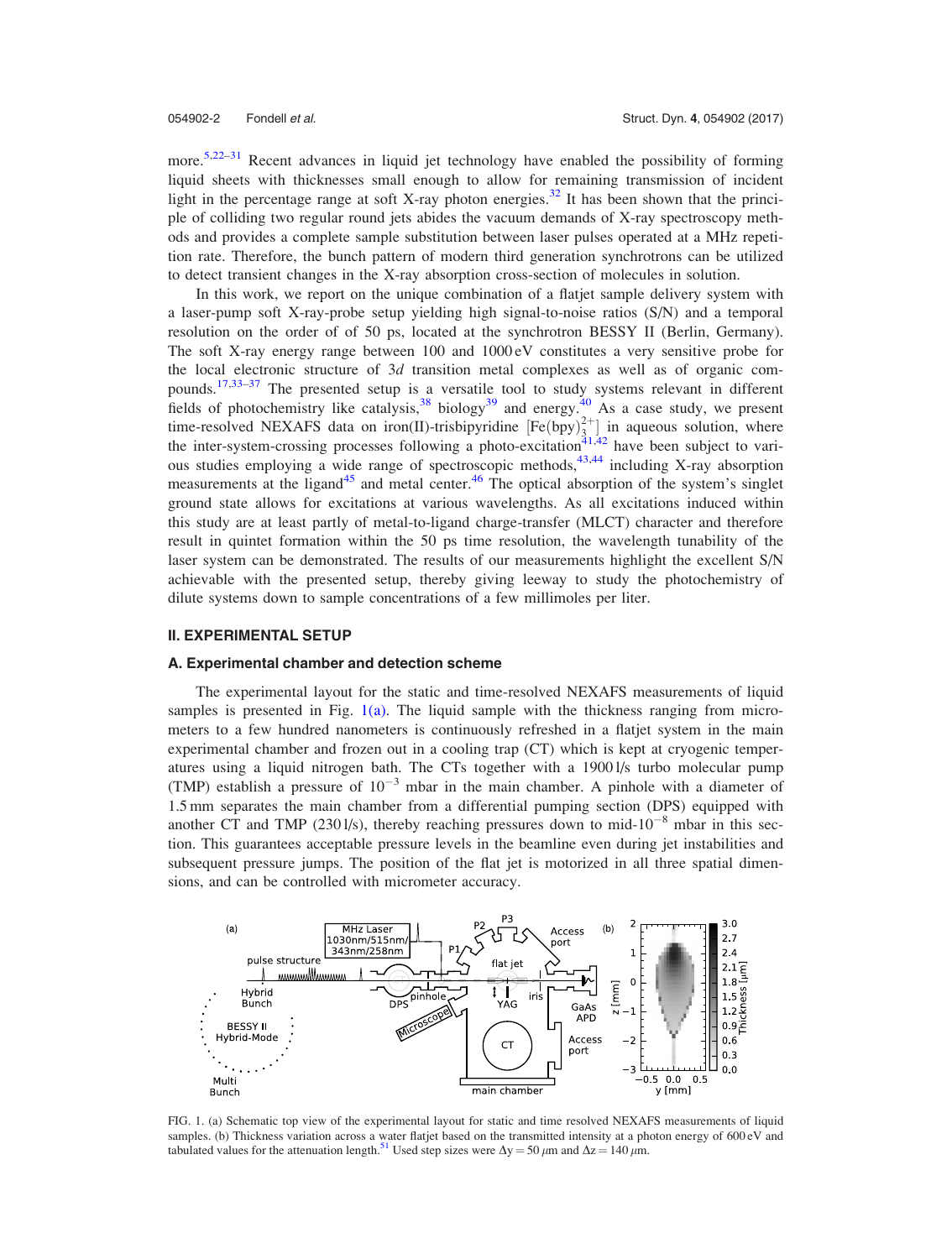The transmitted intensity of synchrotron radiation for ground state NEXAFS is measured with a gallium arsenide (GaAs) photodiode. Here, the average diode current is recorded as a measure of transmitted intensity. Scans of photon energy  $(E)$  dependent intensity with  $[I(E)]$ and without  $[I_0(E)]$  for the flatjet in the synchrotron beam yield the absorbance of the sample (NEXAFS spectra)  $A(E) = -\log_{10}[I(E)/I_0(E)]$  with the option to extract the absorption coefficients. The measurements presented in this work were performed in the described flexible endstation (not permanently installed at a beamline) at the beamline UE52-SGM located at BESSY II, where the operational energy range of 100–1500 eV enables the probing of soft X-ray absorption edges relevant for organic and inorganic systems. The beamline parameters relevant for our measurements are the small X-ray spot size of  $(14 \times 23) \mu m^2$  and an energy resolution of  $E/\Delta E > 4000$ . A more detailed description of the beamline is given in Refs. [47–49.](#page-11-0) BESSY II provides bunch lengths of currently approximately 50 ps (FWHM) for standard optics, 15 ps (FWHM) for low- $\alpha$  optics in the high current mode, and 6 ps (FWHM) for low- $\alpha$  optics in the low current mode. Data shown in this manuscript were recorded in BESSY II standard operation. The temporal resolution of 50 ps was estimated from the response function in fits of pump-probe delay scans presented in the latter part of the manuscript.

For time-resolved measurements, we use a commercial fs-laser system from Amplitude Systèmes providing 30 W at its fundamental wavelength of 1030 nm. Harmonics at 515, 343, and 258 nm are generated in a home-built setup to excite the sample. The laser pulse length is on the order of 300 fs FWHM (determined by autocorrelation). Hence, the temporal resolution in the pump-probe experiment is defined by the X-ray pulse length. The transfer of the optical beam to the experiment is actively stabilized to cancel out thermal laser drifts. In this configuration, a stable overlap between the X-rays and the optical spot can be maintained over hours of measurement time if the laser intensity is not altered. At the experiment, the laser beam is focused by a motorized lens pair and consecutively coupled into the vacuum chamber over a piezo-motorized in-vacuum mirror following a path nearly collinear to the X-ray beam. The laser spot size at the sample position is monitored using a spatially resolved detector in an equivalent position outside the vacuum chamber. The spatial overlap of the two beams is established on a fluorescent YAG screen using a far field microscope. Further optimization of the spatial overlap with respect to the transient absorption signal of a sample before each measurement guarantees a comparable overlap of the spots and thus optimized excitation conditions for different measurements. The optical beam is dumped on an iris to reduce stray light or reflections from reaching the avalanche photodiode (APD, active area of  $3 \times 3$  mm<sup>2</sup>, with a min. pulse width of 5 ns FWHM) used for time-resolved measurements. The signal from the optical light is further suppressed below the detection threshold using a 200 nm thick aluminum film in front of the active area of the APD. The temporal overlap between the pulses down to a sub-ns precision is established on an additional APD in the interaction region. The sample position is monitored with a microscope at an angle of  $40^{\circ}$  to be able to precisely place it in the same plane as the YAG screen and thus guarantee the spatial overlap of the beams on the sample.

The signal of the APD is preamplified at the experiment by 20 dB, (1 GHz bandwidth), and recorded with a digital boxcar averager from Zürich Instrument AG allowing to distinguish and record the intensity of X-ray pulses originating from different electron bunches in the fill pattern with high sensitivity. The revolution time of 800 ns for an electron bunch in BESSY II corresponds to the pulse arrival rate of 1.25 MHz. The MHz laser system operated at an integer fraction  $(i > 2)$  frequency is temporally synchronized with the X-ray pulse pattern to induce excited state dynamics in the investigated system. The synchronization jitter is on the order of a few picoseconds. The temporal delay between the optical and a selected X-ray pulse is set electronically. Usually, the X-ray pulses originating from the hybrid (camshaft) bunch in the gap of the multi-bunch structure in the BESSY II fill pattern are chosen for their higher bunch current. The transmitted X-ray intensity through the excited sample  $I_e(\Delta t)$  at a temporal delay  $\Delta t$  as well as the intensity transmitted  $(i - 1)$  round trips of the bunch later, i.e., a fresh unexcited sample [ $I_g$ , at a temporal delay of  $\Delta t + (i - 1) \times 800 \text{ ns}$ ], are recorded. This differential NEXAFS measurements of the pumped and unpumped samples cancel out most fluctuations within the experimental conditions, particularly the jet thickness, and thus enables an efficient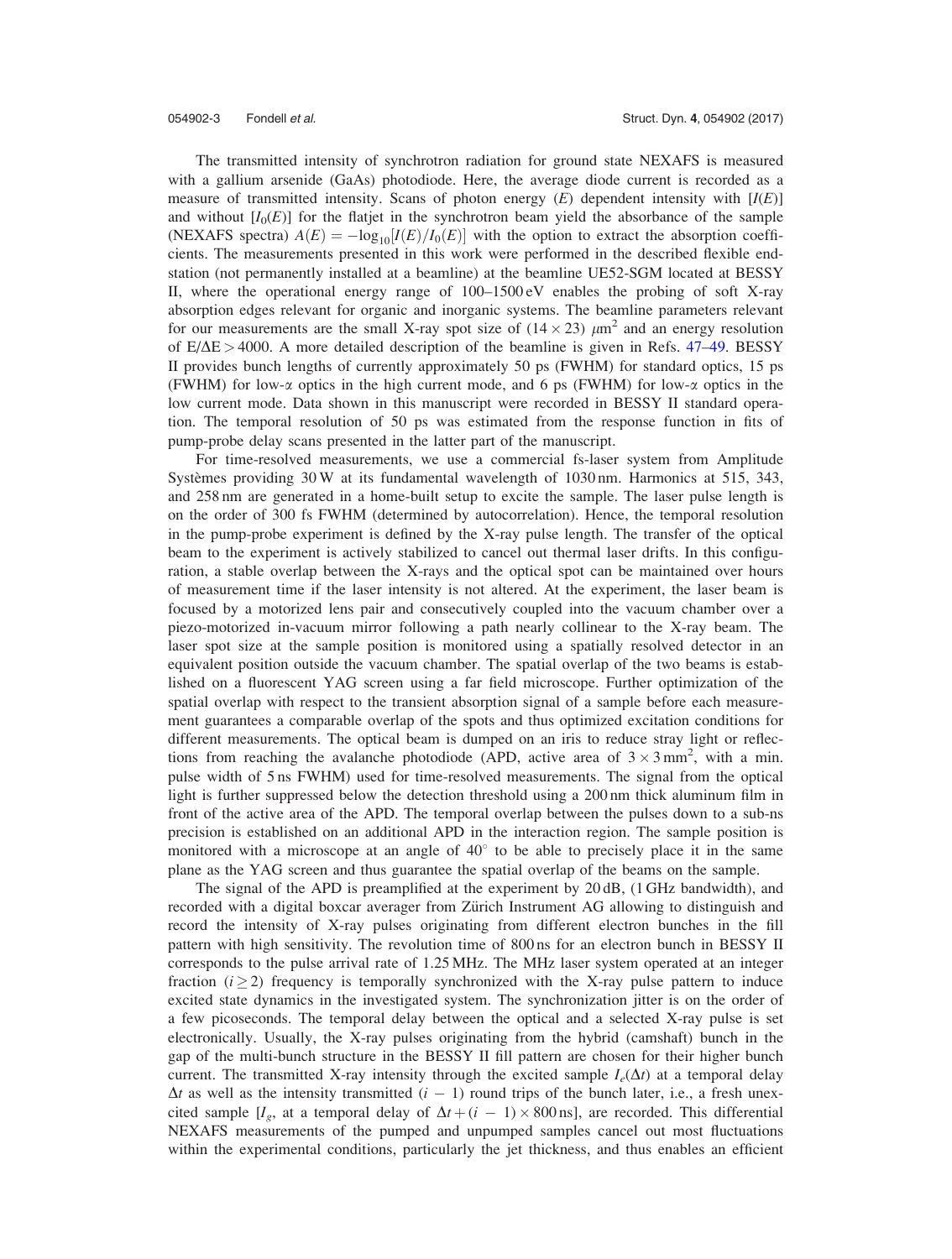detection of transient changes. The available pulse energies for different laser harmonics are summarized in Table I. Down to a pulse frequency of 208 kHz, the available laser pulse energy increases inversely to the repetition rate. Below 208 kHz, the pulse energy remains constant and the average output power is reduced. Consequently, down to 208 kHz, a frequency reduction yields significantly higher pulse energies in the fundamental and harmonics, and is beneficial for shorter wavelengths to increase the pumping efficiency with the trade-off of reduced overall statistics. This flexibility in terms of available excitation modes yields a high adaptability of the setup with respect to the attributes of the investigated sample.

#### B. The flatjet system

The liquid sample is sprayed into the experimental vacuum chamber via a flatjet system described in detail by Ekimova et  $al^{32}$  $al^{32}$  $al^{32}$ . We will restrict the introduction of the sample injection system to its features relevant for time-resolved NEXAFS measurements.

The flatjet with a thickness from a few hundreds of nanometers to a few micrometers is formed from two round liquid jets colliding in a vacuum [compare Fig. [1\(b\)\]](#page-2-0). For the data presented in this work, nozzle diameters of approximately  $30 \mu m$  were used. The coarse alignment of the jets is achieved by manual adjustments of the micrometer stages on which the nozzles are mounted. The alignment of the nozzles is fine-tuned using in-vacuum piezo-motorized stages. The thickness of the flatjet is dependent on the diameter of the nozzles used to generate the round jets, the flow rate of the liquid sample and the position on the created liquid film. The necessary flow rates to generate a stable flatjet depend on the sample and chosen nozzles, but can be generally assumed to be in the order of a few ml/min. The thickness at the point of interaction with the synchrotron beam can be monitored based on NEXAFS edge-jump meas-urements.<sup>[17,32](#page-10-0)</sup> To optimize the X-ray absorption signal with respect to background noise, it is necessary to position the jet with micrometer precision using the motorized manipulator.

For a horizontal jet profile of 500  $\mu$ m  $\times$  1  $\mu$ m (width  $\times$  thickness) and a flow rate of 1 ml/min, the sample travels a few tens of  $\mu$ m in the vertical direction within 800 ns. This allows for the investigation of dynamics up to nanosecond timescales, because the sample flow is slow enough for the excited sample to reside in the interaction zone for the inspected time. At the same time, the sample is replenished between two light pulses originating from the hybrid bunch in the BESSY II fill pattern, allowing for the differential detection of the X-ray absorption signal of the sample in its ground and excited states.

#### III. RESULTS

By presenting a collection of data acquired with the introduced experimental setup, we highlight its ability to measure static and time-resolved NEXAFS spectra at various absorption edges in the soft X-ray regime for concentrations down to a few millimoles at different excitation wavelengths and fluences. These results represent a benchmark for future experiments on the photochemistry of highly dilute systems.

| Frequency (kHz)<br>Wavelength (nm) | 1250                   | 625 | 208 |
|------------------------------------|------------------------|-----|-----|
|                                    | Pulse energy $(\mu J)$ |     |     |
| 1030 nm                            | 24                     | 48  | 142 |
| 515 nm                             | 8                      | 19  | 45  |
| 343 nm                             | $\overline{4}$         | 10  | 20  |
| $258 \text{ nm}$                   | 0.2                    | 0.8 | 6   |
| Spot size (FWHM) $(\mu m^2)$       | $>80\times80$          |     |     |
| Pulse length (fs)                  | 300                    |     |     |

TABLE I. Typical performance of the laser system used for optical excitation of the samples.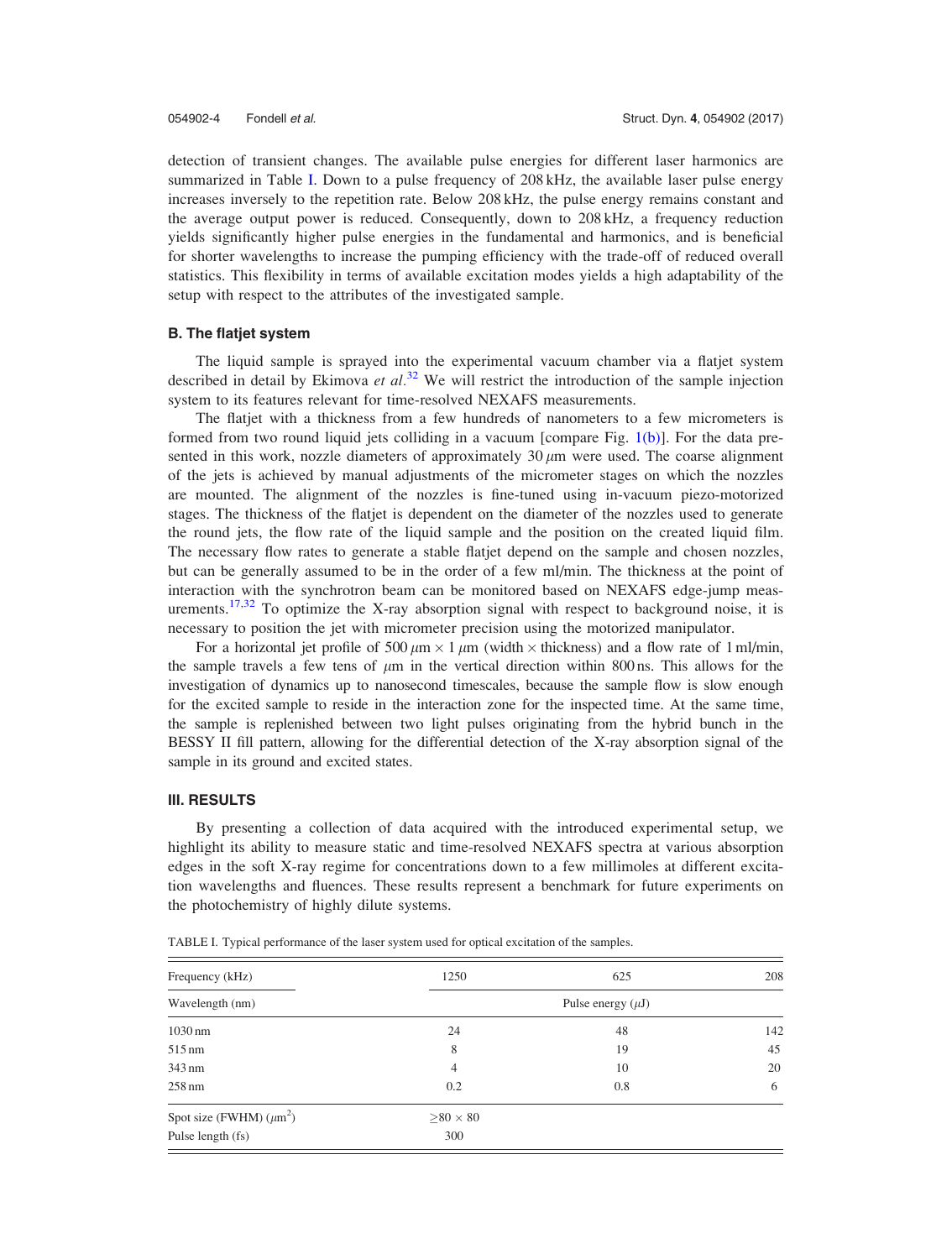<span id="page-5-0"></span>

#### A. Transmission NEXAFS of bulk and dilute systems

Figures 2(a), 2(b), and 2(d) present the transmission NEXAFS spectra of Fe(bpy) $^{2+}_{3}$  (aq, 30 mM) at the C K-edge, the N K-edge and the Fe L-edge. The used flow rate for measurements of this complex throughout the manuscript was around 1.8 ml/min. Fine adjustments of the flow rate on the order of  $\pm 0.2$  ml/min are necessary to achieve an optimized flat jet shape and stability. The spectra qualitatively reproduce previously reported X-ray absorption signatures of the system, although partially measured in non-aqueous solution as well as the solid phase.<sup>[45,46](#page-10-0)[,50](#page-11-0)</sup> Hence, shifts in energy can be attributed either to the different sample environment or variations between beamline calibrations. We also report, to our knowledge, the first unsaturated spectrum of the water O K-edge from a liquid flatjet displayed in Fig. 2(c). Here, a higher flow rate of 3.1 ml/min was used to achieve a stable sub- $\mu$ m thin area in the lower part of the flat jet. NEXAFS spectra of highly concentrated samples at tens of molar concentrations  $([H<sub>2</sub>O] = 55.5 M)$  as well as of dilute systems at concentrations down to tens of mM can be acquired in the same experimental configuration. This flexibility originates from the large thickness variation of the flatjet in the vertical direction [depicted in Fig. [1\(b\)](#page-2-0)], which allows for optimization of the NEXAFS signal with respect to the used photon energy and sample concentration. Jet thicknesses for the presented measurements are estimated using tabulated X-ray attenuation lengths for a given elemental sample composition.<sup>[51](#page-11-0)</sup> Since the C K-edge and the N K-edges are energetically below the solvent absorption resonance at the O K-edge, the interaction point was chosen around the top of the flatjet resulting in sample thicknesses of  $2.5 \mu m$ and  $4 \mu$ m, respectively, to maximize the absorption of incident light and thus, the contrast of the measurement. As absorption on the O K-edge of the water solvent is significantly higher due to the increase of concentration by three orders of magnitude with respect to the dissolved compound, a much smaller sample thickness of  $0.8 \mu m$  towards the lower part of the flatjet was chosen in order to avoid saturation effects in the absorption spectrum.



FIG. 2. NEXAFS spectra recorded with the flatjet setup at different edges in the soft X-ray energy regime using the GaAsdiode. The average flux from the full BESSY II bunch pattern is used. The (a) C K-edge, (b) N K-edge and (d) Fe L<sub>3</sub>-edge of Fe $(bpy)_3^{2+}$  (aq, 30 mM; flow rate, 1.8 ml/min) and (c) O K-edge of H<sub>2</sub>O (flow rate, 3.1 ml/min) at jet thicknesses of 2.5, 4.0, 1.3, and 0.8  $\mu$ m. Incident energy bandwidths were 55 meV (9.8  $\times$  10<sup>10</sup> photons/s), 95 meV (6.6  $\times$  10<sup>10</sup> photons/s), 210 meV (3.7  $\times$  10<sup>10</sup> photons/s) and 45 meV (2.4  $\times$  10<sup>10</sup> photons/s), respectively. Counting times for the C K-edge and the N K-edge were 4 s per 0.05 eV step, for the Fe L-edge was 30 s per 0.1 eV step and for the O K-edge was 2 s per 0.25 eV step, including measurements of the energy dependent beamline flux  $I_0(E)$ .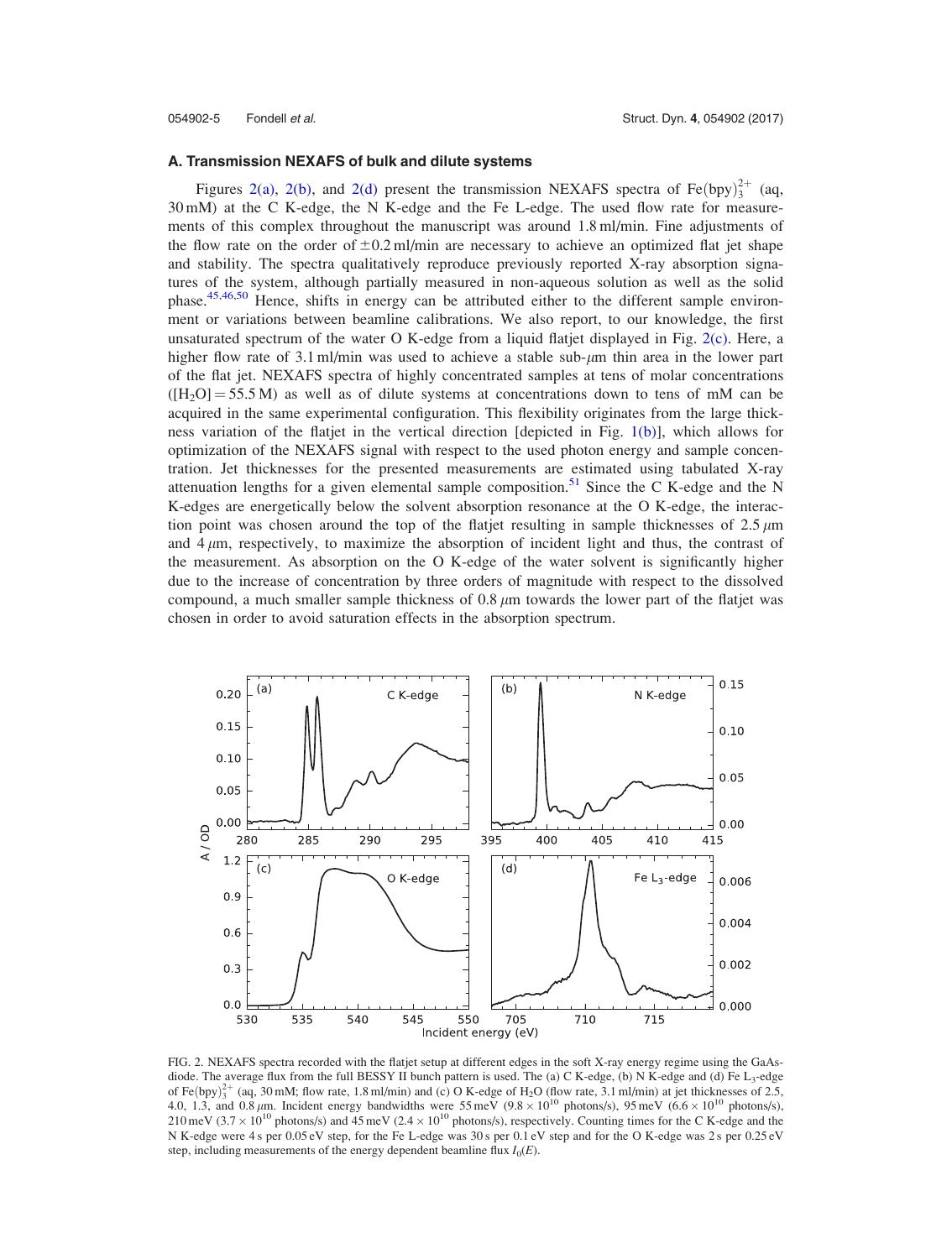054902-6 Fondell et al. Struct. Dyn. 4, 054902 (2017)

For NEXAFS measurements at edges lying energetically above the absorption edge of the solvent, the sample thickness has to be chosen carefully to optimize the contrast with respect to the absolute signal. A jet thickness of  $1.3 \mu m$  was chosen for the Fe L-edge NEXAFS measurements of Fe $(bpy)_3^{2+}$  in Fig. [2\(d\)](#page-5-0). Here, approximately 160 ml of sample were used, which was the highest amount of sample for a single edge measurement due to the high impact of solvent absorption. The spectrum [Fig.  $2(d)$ ] is generated from averaging 25 individual X-ray absorption measurements involving manipulation of the flatjet position on the order of mm to measure the energy dependent beamline flux in-between the scans. The absorption cross-section of the sample below the Fe  $L_3$  resonance at 702 eV in these scans is used to determine the thickness of the flatjet for different measurements to quantify the stability of the sample environment throughout the measurements. The individual measurements took 2 min 40 s, and the 25 measurements were recorded within  $1 h 30$  min. The mean sample thickness extracted for these measurements is 1297 nm with a standard deviation of 3 nm. The maximum and minimum thicknesses are 1293 and 1301 nm, respectively. The highest thickness difference of 5 nm between consecutive scans occurred in correlation with a beamline flux scan requiring the removal of the jet from the beam path and thus a position change by 1 mm. Thickness changes on the few nm scale can also occur randomly during a measurement, without changes of the sample position, due to instabilities of the flow rates in the nozzles. These thickness changes have the largest impact on measurements at photon energies above the main absorption resonances of the used solvent, as the solvent absorption background is strongly altered even upon small thickness changes. Note that this is not the case for the differential measurement of transient absorption changes discussed in the following. Here, changes in the solvent absorption background are reflected in both the excited state and ground state signals making the measurement of transient state spectra and pump-probe delay dependent changes in the X-ray absorption more robust against minor thickness variations of the flatjet.

#### B. Time-resolved studies

The system  $\text{Fe(bpy)}_3^{2+}$  represents an ideal test case to demonstrate the sensitivity and the tunability of the presented experimental setup as it exhibits a photochemistry on timescales ranging from femtoseconds to a few nanoseconds. We detected signatures of photoexcited states on both the nitrogen K-edge and the iron  $L_3$ -edge.

### 1. Transient signatures at the N K-edge and the Fe L-edge of iron(II)-trisbipyridine

The electronic and structural responses of dilute  $\text{Fe(bpy)}_3^{2+}$  following an optical excitation into the MLCT manifold have been studied by various spectroscopy methods. While the exact excited state pathway in the femtosecond regime is still the subject of an ongoing debate,<sup>[44](#page-10-0)[,52](#page-11-0)</sup> on a picosecond timescale, the population of the lowest lying quintet state has been unambiguously identified.<sup>41,43</sup> It exhibits an elongated Fe–N bond compared to the ground state geome- $try<sup>53</sup>$  $try<sup>53</sup>$  $try<sup>53</sup>$  At the N K-edge, the dominant spectral signature of this coupled electronic and structural rearrangement in the quintet state has proven to be a shift of the main absorption line towards lower photon energies.<sup>[45](#page-10-0)</sup> In Fig. [3\(a\)](#page-7-0), the transient N K-edge spectrum upon 343 nm excitation is presented, yielding the expected characteristic shift of the absorption maximum. The electrons in the formerly unoccupied  $e_{\rho}$  orbitals are reported to donate charge to the ligand  $\pi$ -orbitals. Consequently, the shift of the main N 1s  $\pi^*$ -resonance is attributed dominantly to a changed screening of the N 1 s core orbital in the quintet state.<sup>[45](#page-10-0)</sup> The elongation of the Fe-N bond distance in the quintet state coincides with a reduced ligand field splitting of the Fe 3d orbitals, as well as an altered coupling between the metal and ligand orbitals.<sup>[54](#page-11-0)</sup> At the Fe L-edge [compare Fig. [3\(b\)](#page-7-0)], this causes the dominant absorption line associated with transitions from the  $2p_{3/2}$  core levels to the unoccupied  $e_g$  states to shift lower in energy and to reduce in intensity. Additionally, an increase in absorption intensity at the low energy side of the main edge corresponding to  $2p_{3/2} \rightarrow t_{2g}$  transitions is present in the quintet state.

The delay-dependent absorption signals in Figs.  $3(c)$  and  $3(d)$  measured at energies corresponding to the maximal and minimal absorption changes exhibit the same exponential decay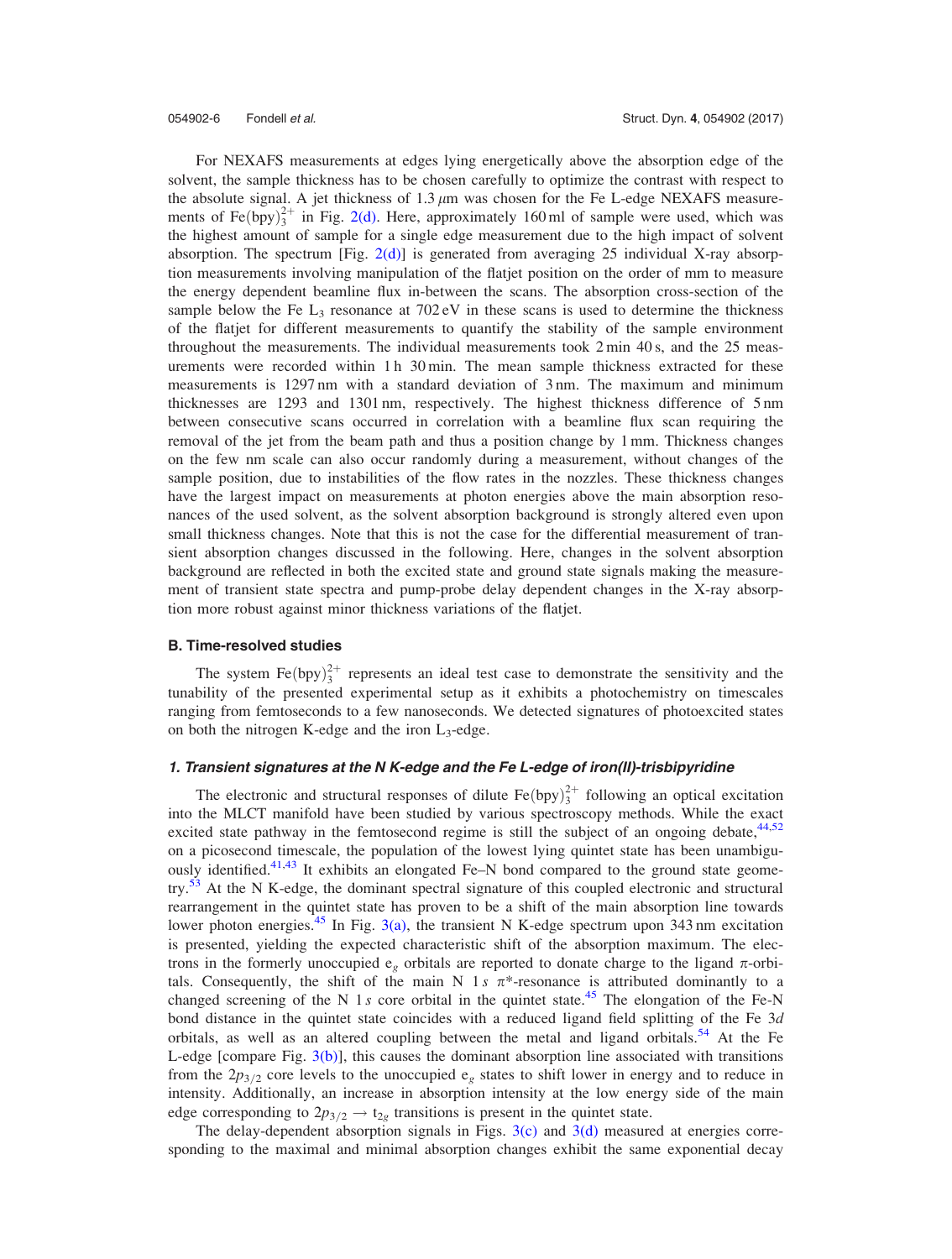<span id="page-7-0"></span>

FIG. 3. Transient NEXAFS spectra of Fe $(bpy)_3^{2+}$  (aq, 30 mM) at the N K-edge (a) and the Fe L<sub>3</sub>-edge (b) excited at a repetition rate of 208 kHz using laser pulses at a central wavelength of 343 nm and a power density of about 270 mJ/cm<sup>2</sup>. Static measurements of the N K-edge and the Fe  $L_3$ -edge are shown in blue for comparison. The bandwidth of the incoming Xray radiation was 130 meV at the N K-edge and 310 meV at the Fe L<sub>3</sub>-edge. At these settings, the flux from the BESSY II hybrid bunch detected with an APD amounts to  $2.6 \times 10^8$  photons/s ( $\sim$ 1250 photons/pulse) at the N K-edge and  $1.5 \times 10^8$ photons/s  $(\sim 720$  photons/pulse) at the Fe L<sub>3</sub>-edge. The noise level of the transient spectra is estimated by the standard deviation of the background level and amounts to 0.1 mOD for a single scan. The counting time for the presented spectra was 1 s per 0.05 eV step at the N K-edge and 4 s per 0.1 eV step at the Fe L<sub>3</sub>-edge. (c) and (d) show the corresponding temporal behavior of the NEXAFS signals at points indicated in the spectra. The counting time for all delay scans was 2 s per 10 ps step.

constant of  $(710 \pm 20)$  ps. This value agrees well with the lifetime of the photoinduced quintet state reported by Consani et al. and McCusker et al. using optical spectroscopy.<sup>[42](#page-10-0)[,55](#page-11-0)</sup> The transient spectra as well as the delay traces were recorded at a repetition rate of 208 kHz and a laser fluence of 270 mJ/cm<sup>2</sup> with a background noise level of 0.1 mOD for the individual scans. Under these conditions, a single scan was sufficient to record the spectrum (8 min) as well as the delay-dependent absorption changes (25 min) at the N K-edge. The measurements at the Fe L-edge were performed at a thinner position on the flat jet. In combination with the six-fold lower iron concentration and the lower X-ray absorption cross-section at the Fe L-edge, this yielded an order of magnitude lower X-ray absorption contrast. Therefore, the measurement time was increased to 52 min to achieve a S/N similar to the N-edge spectrum. Measuring the delay-dependent signal with reasonable statistics was still feasible within a single scan of 25 min, however with a reduced S/N.

To verify that the transient spectral signatures at high laser fluences are not altered by multi-photon absorption in the sample, Fig. [4](#page-8-0) shows the fluence dependence of the transient N K-edge absorption presented in Fig.  $3(a)$ . The transient spectra up until  $400.4 \text{ eV}$  were fitted with the sum of two Gaussians with a positive and a negative amplitude. The amplitude of the lower energy positive Gaussian is plotted in Fig. [4\(b\)](#page-8-0) as a function of the used laser fluence. The transient signal strength appears to follow a dominantly linear trend within the accessible fluences. The present deviations from linearity could result from a slight onset of saturation effects as well as from a changed thermal load on the optics upon variation of the laser fluence. Manual adjustments of the spatial overlap between the laser and the X-ray spot were therefore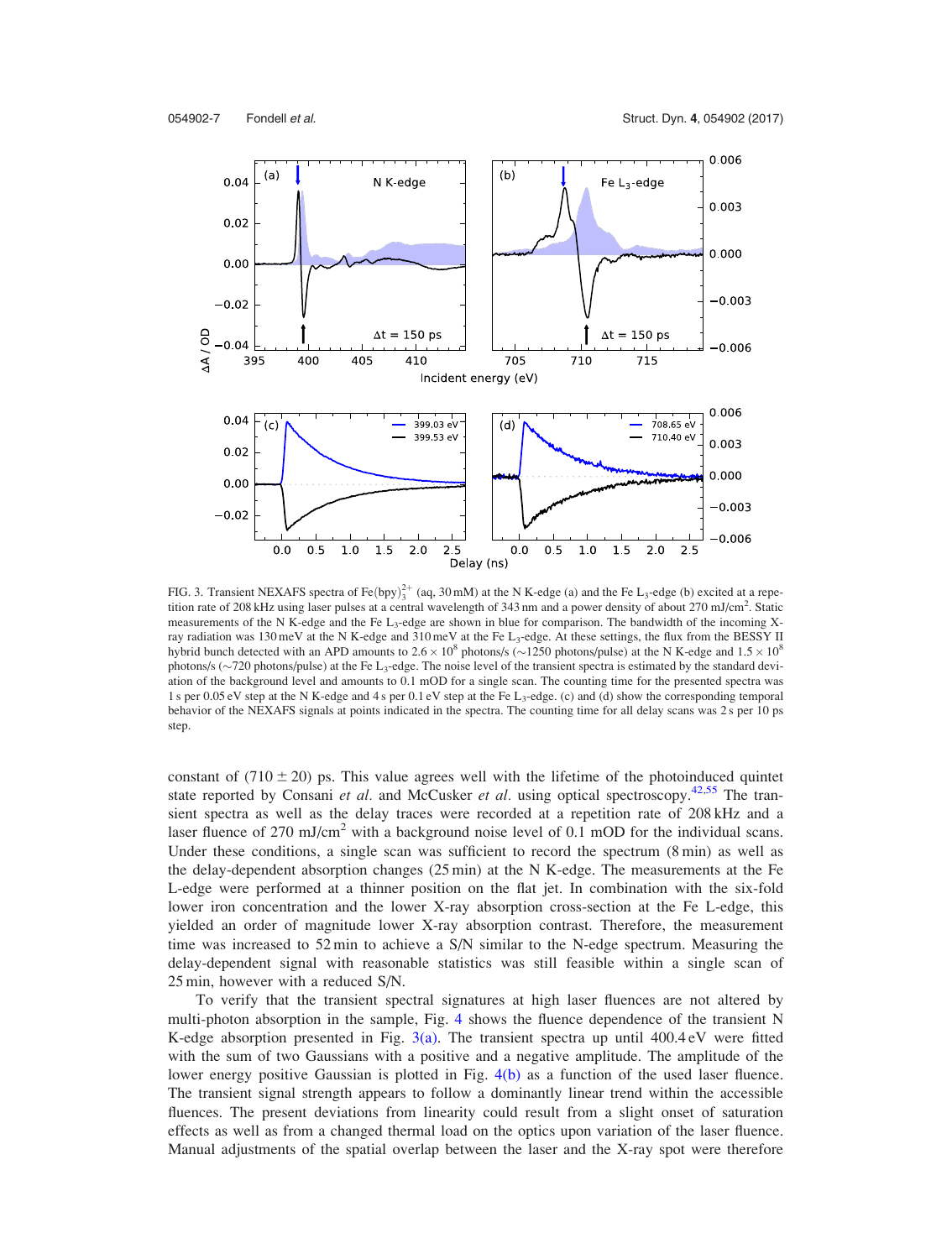<span id="page-8-0"></span>

FIG. 4. (a) Laser-fluence-dependent transient N K-edge absorption spectra measured at 150 ps delay. The excitation wavelength was 343 nm, and the fluence was varied between 5 and 280 mJ/cm<sup>2</sup>. (b) The first positive amplitude of a two-Gaussian fit for energies below 400.4 eV is plotted against the corresponding excitation fluence. The data were taken under the same measurement conditions as in Fig. [3.](#page-7-0)

necessary for individual measurements. The latter systematic uncertainty seems to be the most probable reason for the deviations from linearity. This in addition to the fact that the dominant transient signatures are only altered in amplitude upon fluence changes indicates that the recorded transient spectra are not affected by non-linear effects.

Furthermore, the measurements illustrate that transient spectra can still be detected at the lowest measured fluence with a  $S/N = 10:1$  at the peak signal. The high sensitivity for low transient changes is beneficial, especially for excitations using smaller wavelengths with largely reduced available pulse energies.



FIG. 5. (a) Visible absorption spectrum of Fe $(bpy)_3^{2+}$  in aqueous solution. (b)–(d) N K-edge picosecond excited state dynamics of Fe(bpy) $^{2+}_{3}$  upon excitation into different optical absorption bands. Excitation densities were 210 mJ/cm<sup>2</sup>, 270  $mJ/cm<sup>2</sup>$ , and 50 mJ/cm<sup>2</sup> for 515, 343, and 258 nm, respectively, at a repetition rate of 208 kHz. The incoming hybrid bunch X-ray flux at energies of 399 eV (colored) and 399.5 eV (black) and at a bandwidth of 130 meV amounts to  $2.6 \times 10^8$  photons/s  $(\sim 1250$  photons/pulse). The counting times for delay scans in (b) and (c) were 1 s per 10 ps step and that for the scan in (d) is  $6 s$  per 10 ps.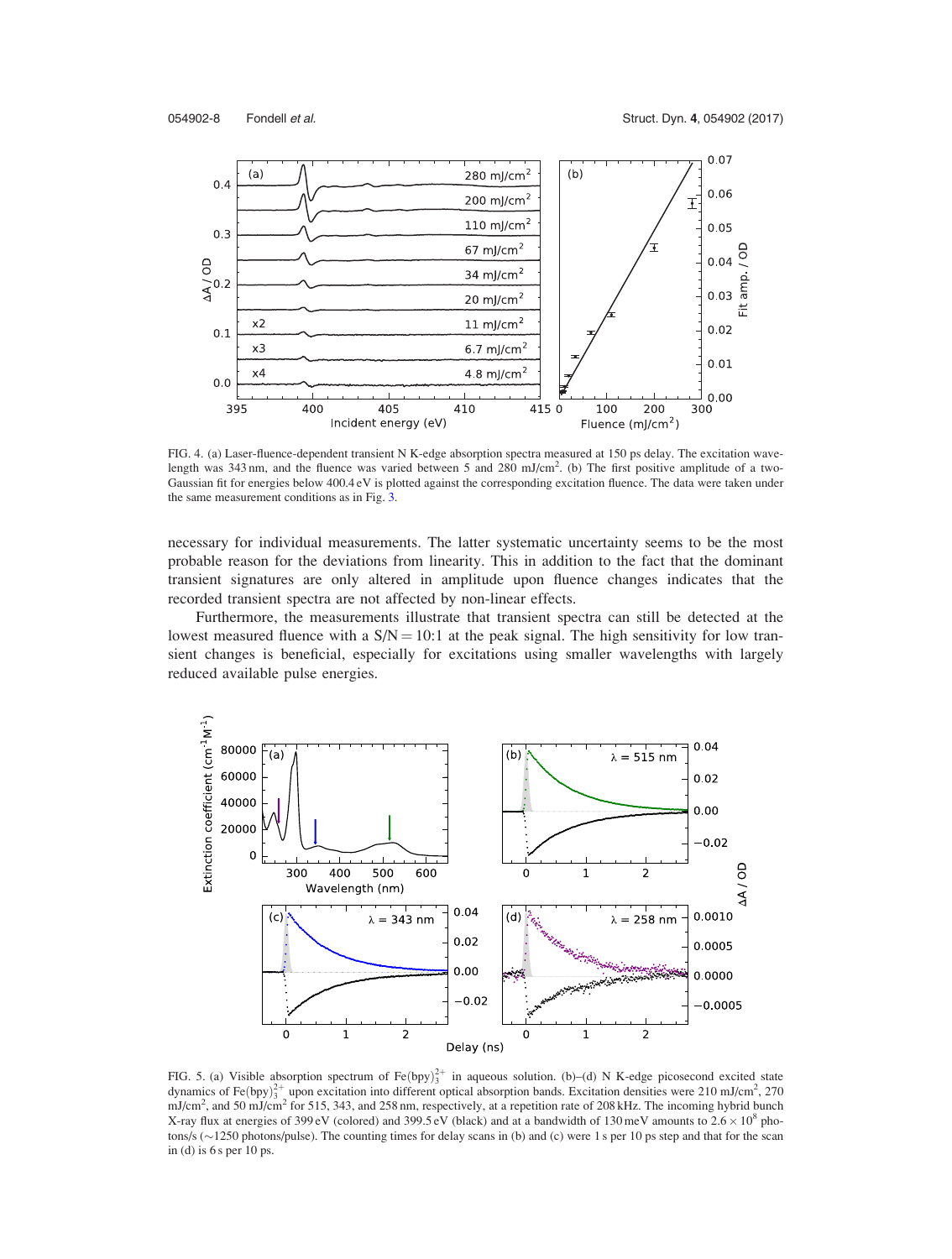#### <span id="page-9-0"></span>2. The wavelength tunability of the setup

As indicated in the optical absorption spectrum of aqueous  $\text{Fe(bpy)}_3^{2+}$  in Fig. [5\(a\)](#page-8-0), the wavelengths of the available laser harmonics correspond to individual optical absorption bands of the system. In Figs.  $5(b)$ – $5(d)$ , we present pump-probe delay-dependent N K-edge X-ray absorption changes for the three different excitation wavelengths 515, 343, and 258 nm. We detect qualitatively equivalent transient spectral signatures for all excitation wavelengths at the energies reported in Fig. [3](#page-7-0) on the investigated timescale. Therefore, we are able to demonstrate the versatility of the setup in terms of optical excitation wavelengths.

The three measurements exhibit the same single exponential response with a decay time of  $(710 \pm 20)$  ps. This indicates that the same metastable quintet state is reached by the system on timescales longer than 50 ps as a result of all three optical excitations. The resonances excited with the second and third laser harmonics are known to exhibit MLCT character, while the resonances below 300 nm can be expected to partly correspond to intra-ligand excitations. The independence of the detected dynamics of the exact excitation wavelength indicates that the same spin state is populated by at least a fraction of the excited molecules after 50 ps. For 515 and 343 nm, absorption changes of equal amplitude are induced, potentially due to the similar excitation photon numbers. The detected absorption change for 258 nm is of much lower amplitude, because of the reduced fluence output at the fourth harmonic of the fundamental wavelength and the possibly lower yield of high spin state population.

#### IV. CONCLUSION

We presented an experimental setup which enables the acquisition of static and transient soft X-ray transmission NEXAFS measurements of dilute molecular systems in a liquid sample environment. To benchmark the performance of the setup, we demonstrated that the static NEXAFS spectra of both highly concentrated samples, in this case, the O K-edge NEXAFS of liquid water and very dilute systems, like  $Fe(bpy)_{3}^{2+}$  at a concentration of 30 mM, can be recorded at various X-ray absorption edges. This is achieved by exploiting the high thickness gradient of the liquid flatjet sample delivery system, which allows for precise adjustment of the sample thickness in a wide range. It also provides continuous sample replenishment, which avoids the risk of radiation damage to the sample material and enables in combination with a MHz laser system a differential measurement of optically induced transient X-ray absorption changes. We demonstrated that this quasisimultaneous measurement of excited and ground state absorption, exploiting the BESSY II bunch structure, enables the detection of optically induced absorption changes on the order of 1 mOD. This highly sensitive probe in conjunction with a flexible laser system yields the possibility to investigate a large variety of photoinduced processes in molecular systems with elemental and chemical state selective X-ray absorption spectroscopy in direct transmission.

#### ACKNOWLEDGMENTS

We thank HZB for the allocation of synchrotron radiation beamtime. We thank Martin Beye, Mike Sperling, Karsten Holldack and Benjamin Dubrau for technical support during the measurements. D.S. acknowledges the Helmholtz Association for funding via the Helmholtz Postdoc Programme PD-142. S.E., R.J., F.S., and A.F. acknowledge funding from the ERC-ADG-2014-Advanced Investigator Grant No. 669531 EDAX under the Horizon 2020 EU Framework Programme for Research and Innovation.

<sup>&</sup>lt;sup>1</sup>J. Stöhr, NEXAFS Spectroscopy, Springer Series in Surface Sciences (Springer Berlin Heidelberg, Berlin, Heidelberg, 1992), Vol. 25.

<sup>2</sup> M. Ochmann, I. von Ahnen, A. A. Cordones, A. Hussain, J. H. Lee, K. Hong, K. Adamczyk, O. Vendrell, T. K. Kim, R. W. Schoenlein et al., [J. Am. Chem. Soc.](http://dx.doi.org/10.1021/jacs.6b12992) 139, 4797-4804 (2017).

 ${}^{3}$ C. Milne, T. Penfold, and M. Chergui, [Coord. Chem. Rev.](http://dx.doi.org/10.1016/j.ccr.2014.02.013) 277, 44–68 (2014).

<sup>&</sup>lt;sup>4</sup>H. Öström, H. Öberg, H. Xin, J. LaRue, M. Beye, M. Dell'Angela, J. Gladh, M. Ng, J. A. Sellberg, S. Kaya et al., [Science](http://dx.doi.org/10.1126/science.1261747) 347, 978-982 (2015).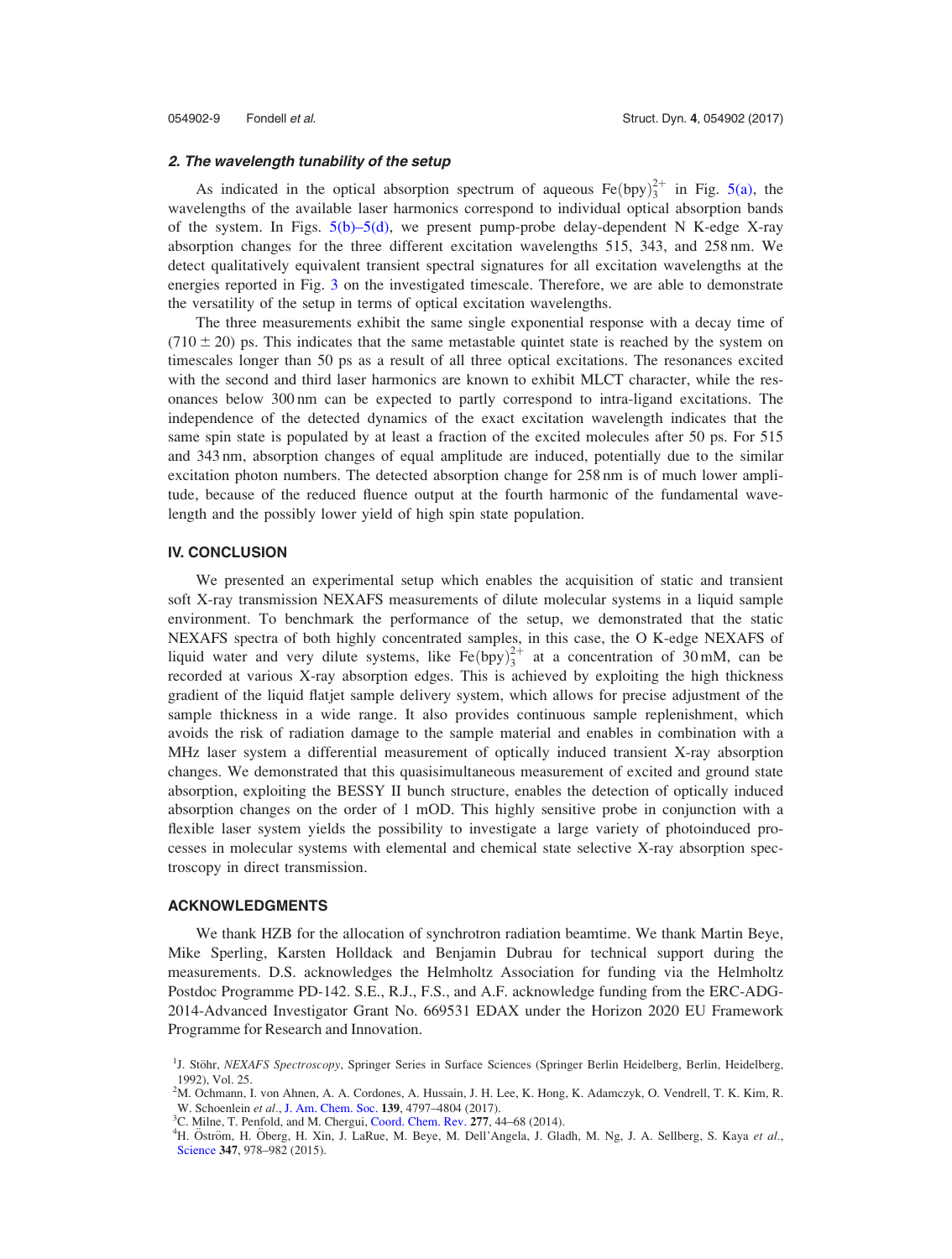<span id="page-10-0"></span>

- 5 F. A. Lima, C. J. Milne, D. C. Amarasinghe, M. H. Rittmann-Frank, R. M. V. D. Veen, M. Reinhard, V.-T. Pham, S. Karlsson, S. L. Johnson, D. Grolimund et al., [Rev. Sci. Instrum.](http://dx.doi.org/10.1063/1.3600616) 82, 063111 (2011).
- ${}^{6}$ M. W. Mara, K. A. Fransted, and L. X. Chen, [Coord. Chem. Rev.](http://dx.doi.org/10.1016/j.ccr.2014.06.013) 282–283, 2–18 (2015).
- <sup>7</sup>S. Nozawa, T. Sato, M. Chollet, K. Ichiyanagi, A. Tomita, H. Fujii, S.-I. Adachi, and S.-Y. Koshihara, [J. Am. Chem. Soc.](http://dx.doi.org/10.1021/ja907460b) <sup>132</sup>, 61–63 (2010). <sup>8</sup>
- ${}^8$ J. E. Katz, X. Y. Zhang, K. Attenkofer, K. W. Chapman, C. Frandsen, P. Zarzycki, K. M. Rosso, R. W. Falcone, G. A. Waychunas, and B. Gilbert, [Science](http://dx.doi.org/10.1126/science.1223598) 337, 1200-1203 (2012).
- <sup>9</sup>C. Stamm, T. Kachel, N. Pontius, R. Mitzner, T. Quast, K. Holldack, S. Khan, C. Lupulescu, E. Aziz, M. Wietstruk et al., Nat. Mater. 6, 740–743 (2007).
- <sup>10</sup>P. Hillyard, S. V. Kuchibhatla, T. Glover, M. Hertlein, N. Huse, P. Nachimuthu, L. V. Saraf, S. Thevuthasan, and K. J. Gaffney, *Phys. Rev. B* **80**, 125210 (2009).
- <sup>11</sup>M. Nagasaka, T. Hatsui, T. Horigome, Y. Hamamura, and N. Kosugi, [J. Electron. Spectrosc. Relat. Phenom.](http://dx.doi.org/10.1016/j.elspec.2009.11.001) 177,
- 130–134 (2010). <sup>12</sup>L.-Å. Näslund, J. Lüning, Y. Ufuktepe, H. Ogasawara, P. Wernet, U. Bergmann, L. Pettersson, and A. Nilsson, [J. Phys.](http://dx.doi.org/10.1021/jp052046q) Chem. B **109**, 13835–13839 (2005).
- <sup>13</sup>P. Wernet, G. Gavrila, K. Godehusen, C. Weniger, E. T. Nibbering, T. Elsaesser, and W. Eberhardt, [Appl. Phys. A:](http://dx.doi.org/10.1007/s00339-008-4726-5) Mater. Sci. Process. **92**, 511–516 (2008).
- <sup>14</sup>N. Huse, H. Wen, D. Nordlund, E. Szilagyi, D. Daranciang, T. A. Miller, A. Nilsson, R. W. Schoenlein, and A. M.
- 
- 
- 
- 
- 
- Lindenberg, [Phys. Chem. Chem. Phys.](http://dx.doi.org/10.1039/b822210j) 11, 3951–3957 (2009).<br><sup>15</sup>J. Meibohm, S. Schreck, and P. Wernet, [Rev. Sci. Instrum.](http://dx.doi.org/10.1063/1.3644192) **85**, 103102 (2014).<br><sup>16</sup>S. Schreck and P. Wernet, [J. Chem. Phys.](http://dx.doi.org/10.1063/1.3273204) **145**, 104502 (2016).<br><sup>17</sup>S. Schrec
- <sup>21</sup>G. Gavrila, K. Godehusen, C. Weniger, E. Nibbering, T. Elsaesser, W. Eberhardt, and P. Wernet, [Appl. Phys. A](http://dx.doi.org/10.1007/s00339-009-5190-6)  $96$ , 11–18 (2009).
- $^{22}$ B. E. Van Kuiken, N. Huse, H. Cho, M. L. Strader, M. S. Lynch, R. W. Schoenlein, and M. Khalil, [J. Phys. Chem. Lett.](http://dx.doi.org/10.1021/jz300671e)
- <sup>3</sup>, 1695–1700 (2012). 23M. Saes, F. van Mourik, W. Gawelda, M. Kaiser, M. Chergui, C. Bressler, D. Grolimund, R. Abela, T. E. Glover, P. A.
- 
- Heimann et al., [Rev. Sci. Instrum.](http://dx.doi.org/10.1063/1.1633003) 75, 24–30 (2004).<br><sup>24</sup>L. X. Chen, W. J. H. Jäger, G. Jennings, D. J. Gosztola, A. Munkholm, and J. P. Hessler, [Science](http://dx.doi.org/10.1126/science.1057063) **292**, 262–264 (2001).<br><sup>25</sup>M. Khalil, M. A. Marcus, A. L. Smeigh, J. 38–44 (2006).<br><sup>26</sup>S. E. Canton, X. Zhang, L. M. Lawson Daku, A. L. Smeigh, J. Zhang, Y. Liu, C.-J. Wallentin, K. Attenkofer, G.
- 
- 
- Jennings, C. A. Kurtz et al., [J. Phys. Chem. C](http://dx.doi.org/10.1021/jp5003963) 118, 4536–4545 (2014).<br><sup>27</sup>H. Cho, K. Hong, M. L. Strader, J. H. Lee, R. W. Schoenlein, N. Huse, and T. K. Kim, [Inorg. Chem.](http://dx.doi.org/10.1021/acs.inorgchem.6b00208) 55, 5895 (2016).<br><sup>28</sup>H. Wang, C. Yu, X. Wei, Z. Ga
- <sup>29</sup>D. Göries, B. Dicke, P. Roedig, N. Stübe, J. Meyer, A. Galler, W. Gawelda, A. Britz, P. Geßler, H. Sotoudi Namin, A. Beckmann, M. Schlie, M. Warmer, M. Naumova, C. Bressler, M. Rübhausen, E. Weckert, and A. Meents, [Rev. Sci.](http://dx.doi.org/10.1063/1.4948596)
- [Instrum.](http://dx.doi.org/10.1063/1.4948596) 87, 053116 (2016).<br><sup>30</sup>L. Stebel, M. Malvestuto, V. Capogrosso, P. Sigalotti, B. Ressel, F. Bondino, E. Magnano, G. Cautero, and F. Parmigiani, Rev. Sci. Instrum. 82, 123109 (2011).
- Parmigiani, [Rev. Sci. Instrum.](http://dx.doi.org/10.1063/1.3669787) Rev. Sci. Instrum. 82, 073110 (2011). 31A. M. March, A. Stickrath, G. Doumy, E. P. Kanter, B. Krässig, S. H. Southworth, K. Attenkofer, C. A. Kurtz, L. X. Chen, and L. Young, Rev. Sci. Instru
- 
- <sup>32</sup>M. Ekimova, W. Quevedo, M. Faubel, P. Wernet, and E. T. Nibbering, [Struct. Dyn.](http://dx.doi.org/10.1063/1.4928715) 2, 054301 (2015).<br><sup>33</sup>R. K. Hocking, E. C. Wasinger, F. M. F. de Groot, K. O. Hodgson, B. Hedman, and E. I. Solomon, [J. Am. Chem. Soc.](http://dx.doi.org/10.1021/ja061802i)<br>**1**
- 
- <sup>34</sup>K. Godehusen, T. Richter, P. Zimmermann, and P. Wernet, [J. Phys. Chem. A](http://dx.doi.org/10.1021/acs.jpca.6b10399) 121, 66–72 (2017).<br><sup>35</sup>M. Blum, M. Odelius, L. Weinhardt, S. Pookpanratana, M. Bär, Y. Zhang, O. Fuchs, W. Yang, E. Umbach, and C.
- Heske, [J. Phys. Chem. B](http://dx.doi.org/10.1021/jp302958j) 116, 13757–13764 (2012).<br><sup>36</sup>K. Kunnus, I. Josefsson, S. Schreck, W. Quevedo, P. S. Miedema, S. Techert, F. M. F. De Groot, M. Odelius, P. Wernet, and A. Föhlisch, J. Phys. Chem. B 117, 16512–16521
- 
- <sup>37</sup>Y. Zubavichus, A. Shaporenko, M. Grunze, and M. Zharnikov, [J. Phys. Chem. B](http://dx.doi.org/10.1021/jp073922y) 111, 9803–9807 (2007).<br><sup>38</sup>P. Wernet, K. Kunnus, I. Josefsson, I. Rajkovic, W. Quevedo, M. Beye, S. Schreck, S. Grübel, M. Scholz, D. Nordlund W. Zhang, R. W. Hartsock, W. F. Schlotter, J. J. Turner, B. Kennedy, F. Hennies, F. M. F. de Groot, K. J. Gaffney, S.
- Techert, M. Odelius, and A. Föhlisch, [Nature](http://dx.doi.org/10.1038/nature14296) 520, 78–81 (2015). 39R. Bjornsson, M. U. Delgado-Jaime, F. A. Lima, D. Sippel, J. Schlesier, T. Weyhermüller, O. Einsle, F. Neese, and S.
- 
- 
- DeBeer, [Z. Anorg. Allg. Chem.](http://dx.doi.org/10.1002/zaac.201400446) 641, 65–71 (2015).<br><sup>40</sup>K. Kalyanasundaram, [Coord. Chem. Rev.](http://dx.doi.org/10.1016/S0010-8545(98)00189-1) 177, 347–414 (1998).<br><sup>41</sup>C. Creutz, M. Chou, T. L. Netzel, M. Okumura, and N. Sutin, [J. Am. Chem. Soc.](http://dx.doi.org/10.1021/ja00043a049) 102, 1309–1319 (1980).<br><sup>42</sup>J
- 
- 
- 45 W. Gawelda, A. Cannizzo, V-t. Pham, F. van Mourik, C. Bressler, and M. Chergui, [J. Am. Chem. Soc.](http://dx.doi.org/10.1021/ja070454x) 129, 8199–8206 (2007).<br><sup>44</sup>G. Auböck and M. Chergui, [Nat. Chem.](http://dx.doi.org/10.1038/nchem.2305) 7, 629–633 (2015).<br><sup>45</sup>B. E. Van Kuiken, H. Cho, K. Hong
- 465–470 (2016). 46H. Cho, M. L. Strader, K. Hong, L. Jamula, E. M. Gullikson, T. K. Kim, F. M. F. de Groot, J. K. McCusker, R. W. Schoenlein, and N. Huse, [Faraday Discuss.](http://dx.doi.org/10.1039/c2fd20040f) 157, 463 (2012).